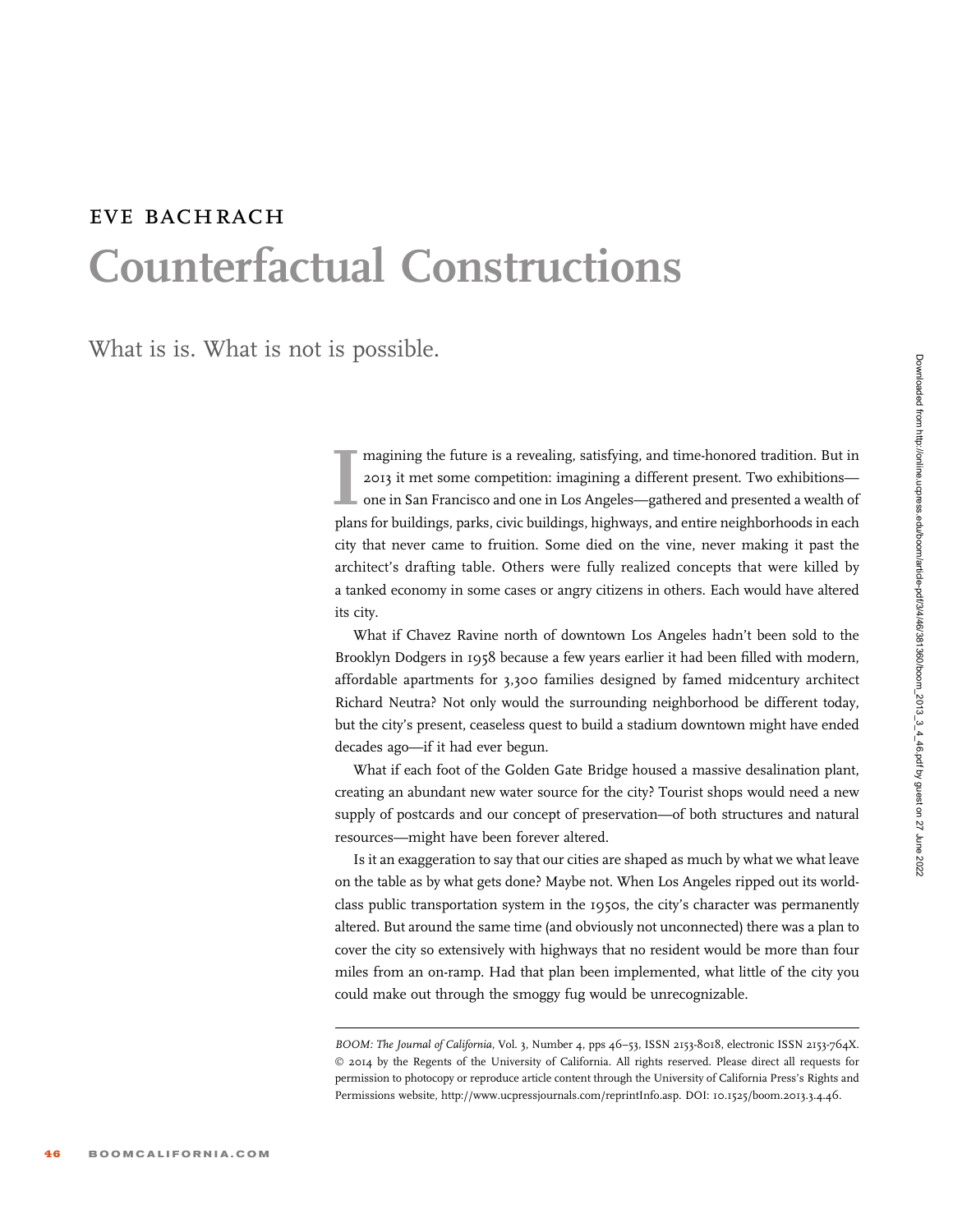

Taller David Dana Arquitectura's 2009 Bay Bridge Project would have turned an unused portion of the Bay Bridge into park and farmland. RENDERING BY DAVID DANA.

It would be nice to think that each project the exhibits highlight failed on its merits, and that what was developed instead (whether something or nothing) was wisely selected. I'll wait for the planners, architects, developers, and neighborhood activists to stop laughing. Although some remain unbuilt because they were too outlandish, or impossible to build, or were never entirely serious to begin with, others were born and stumbled for reasons particular to each city.

In San Francisco, John King, co-curator of Unbuilt San Francisco with Waverly Lowell, thinks the most interesting unbuilt projects were those proposed by the government. Whereas private developers have often been more interested in flash, government-proposed projects tended (note the past tense) to be more earnest attempts to solve genuine problems in the life of the city. He cites the Ferry Building as a prime example. When the hulking structure was made obsolete by new bridges across the bay, every few years brought a new scheme to replace or reuse it. The most ambitious was a 1951 state-backed plan to demolish it and build a World Trade Center spanning nine city blocks. The plan stalled, and subsequent proposals were increasingly modest, until public opinion turned more preservationminded and the Ferry Building was preserved.

Public opinion has done in its fair share of projects in both cities, but particularly in San Francisco. According to

King, the successful freeway revolt inspired a generation (or more) of resident activists who continue to flex their projectblocking muscles today.

In Los Angeles, the dynamic has often been reversed. In his forward to the Never Built Los Angeles catalogue, architect Thom Mayne lays the blame for LA's failure to live up to its architectural potential at the feet of the city. ''People love to portray the freedom of L.A.'s pluralism as a strength; in reality, it goes hand in hand with the city's distinct failure to collectively embrace communal projects,'' he writes. Mayne and Never Built's co-curators Sam Lubell and Greg Goldin agree that, for better or worse, large-scale projects in Los Angeles tend to rise and fall on the often bizarre whims of developers and moneymen.

While there will be plenty of fodder for the 2050 editions of Never Built and Unbuilt, the types of projects they feature may be different. John King notes that governmentinstigated schemes don't have the big problem-solving character they once did. But he also notes that younger San Francisco residents aren't as inclined to stand in the way of new buildings the way older generations did. Pro-density, pro-transit activists can find plenty to object to, but they're less interested in maintaining the status quo above all else. In Los Angeles, it remains to be seen whether the city can exert some ordering influence on individual developers. With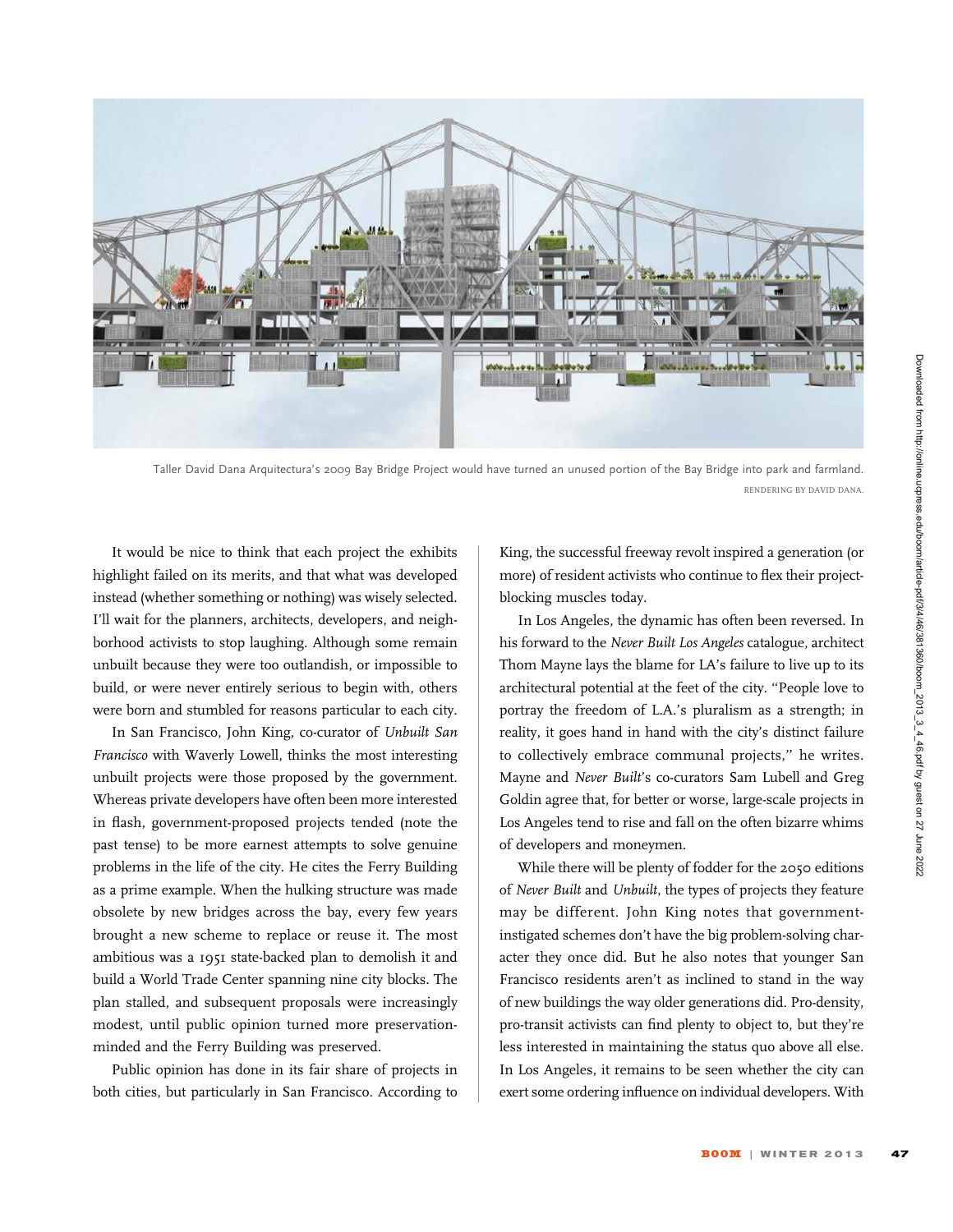its second consecutive mayor dedicated to smart growth, the will is certainly there if the way isn't entirely clear. And at the state level, changes to the environmental protection regulations that are often used and abused by those trying to ensure projects stay unbuilt are due for a major overhaul.

But let's get back to reimagining a new present for ourselves. Over the following pages are selections from Never Built Los Angeles and Unbuilt San Francisco, any one of which, if it had been built, would have opened new possibilities for each city.



IMAGE COURTESY OF SAN FRANCISCO DEPARTMENT OF CITY PLANNING.

#### San Francisco Expressway map, 1950 (above)

The municipal tendency to dream up big solutions doesn't always lead to good solutions. Postwar San Francisco planners responded to the explosion of car traffic with this 1950 plan, which was only partially built. By 1959 neighborhood groups flexed their collective muscle and staged a ''freeway revolt,'' persuading the city to cancel seven of the ten planned routes.

#### Expressway system master plan, 1959 (facing page, bottom)

Around the time San Franciscans were revolting over the city's freeway plans, the state approved a monumental scheme for metropolitan LA that would have built 1,557 miles of road by 1980. While there was local opposition to select routes, the project was done in by economics: the gas tax that would have paid the bills did not raise enough to

keep up with spiraling construction costs, environmental remediation, and so on. By the late 1960s, routes began to be removed from the ''to build'' list.

#### Elysian Park Heights, 1950 (below)

Faced with a postwar housing shortage, city planners chose Chavez Ravine near downtown for an ambitious project that would build 3,600 new homes for low-income families. The area's poor Mexican American residents were evicted to make way for Elysian Park Heights, which architects Robert Alexander and Richard Neutra designed to be a dense neighborhood to foster a tight-knit community. It wasn't the protests of evicted residents that killed the project; rather, a coalition led by the Los Angeles Times, the police, and Citizens Against Socialist Housing, who disapproved of the government-funded development, turned opinion against it.



IMAGE COURTESY OF SOUTHERN CALIFORNIA LIBRARY FOR SOCIAL STUDIES AND RESEARCH.

#### Lands End housing development, 1969 (facing page, top)

In 1969 a private developer saw opportunity in the bluffs of Lands End, in what is now the Golden Gate National Recreational Area, and planned a resort community there. But where one saw dollar signs, others saw open space in need of protection. The ensuing battle led directly to the creation of the Golden Gate National Recreational Area, quashing not just the 1969 plans but any future designs on the site, too.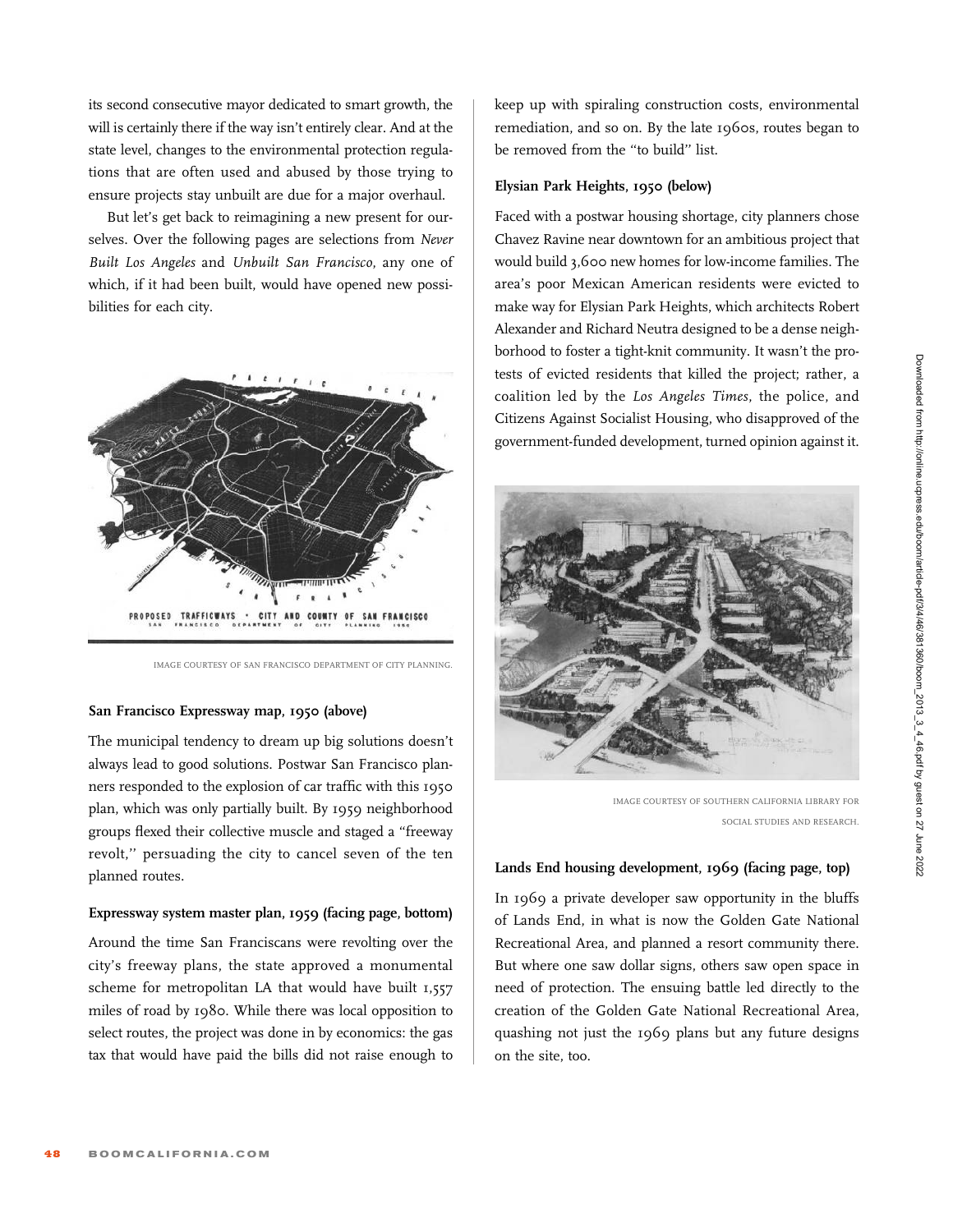

WILLIAM W. WURSTER/WURSTER, BERNARDI & EMMONS COLLECTION.

IMAGE COURTESY OF ENVIRONMENTAL DESIGN ARCHIVES, UNIVERSITY OF CALIFORNIA, BERKELEY.



IMAGE COURTESY OF METRO TRANSPORTATION LIBRARY.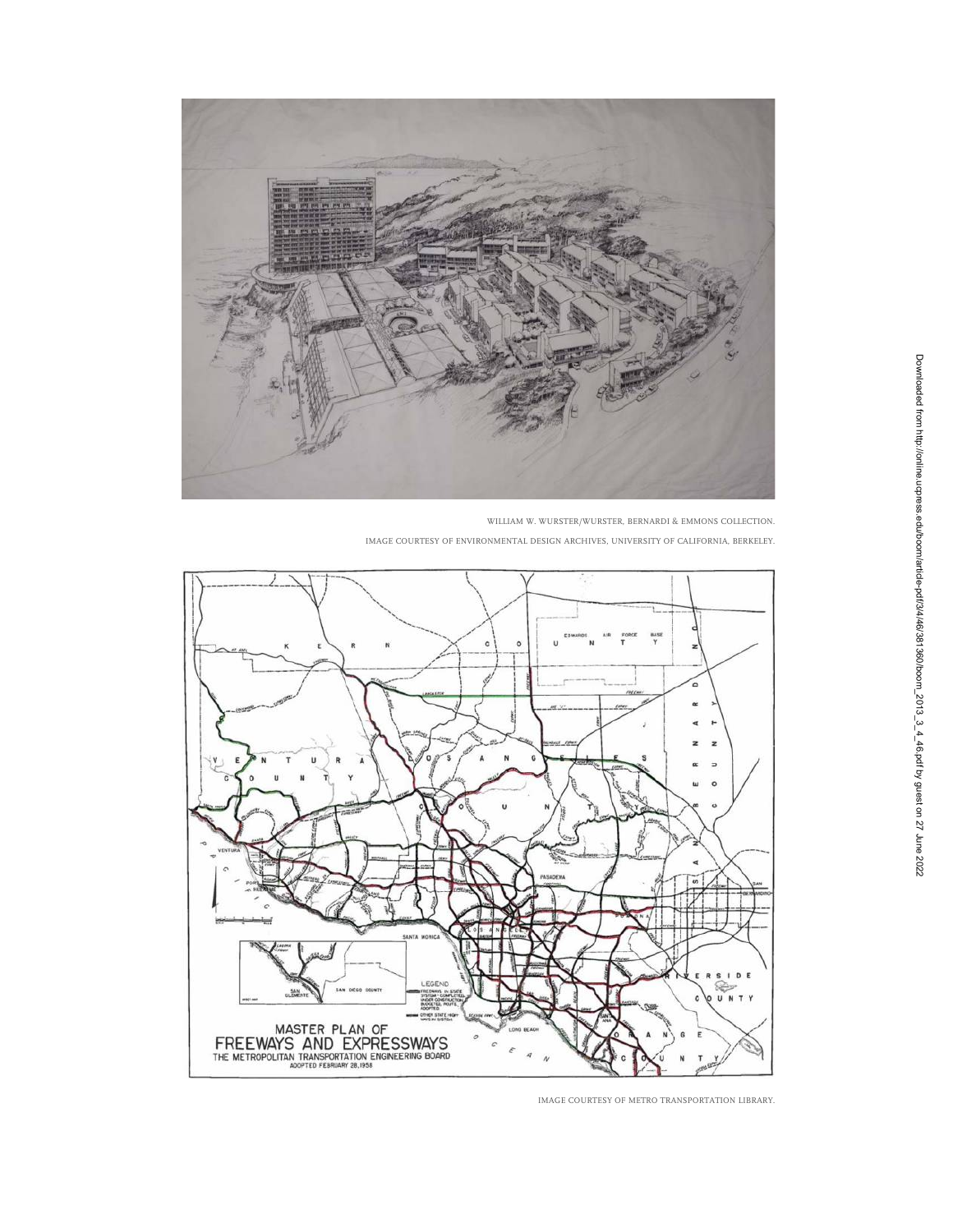

WILLIAM MERCHANT/HANS GERSON COLLECTION. IMAGE COURTESY OF ENVIRONMENTAL DESIGN ARCHIVES, UNIVERSITY OF CALIFORNIA, BERKELEY.

#### World Trade Center, 1951 (above)

When the Ferry Building was made obsolete by bridges across the San Francisco Bay, the imposing site inspired a series of plans from developers and planners over several decades. Perhaps the most radical was this from 1951, supported by state officials and the Rockefellers, to replace the building with a World Trade Center spanning seven city blocks.

#### Los Angeles Civic Center, 1925 (below)

In Los Angeles, developments on an epic scale are perhaps more likely to come from the private sector—to wit, Lloyd Wright's 1925 plans to reconceive the heart of Downtown LA around Bunker Hill, creating an ''acropolis for the city.'' Civic buildings, shops, and offices above, and rapid transit lines below—plus helipads, parking lots, and walkways would have been connected by high-speed elevators. Anais Nin thought the plans would have made Los Angeles ''the most beautiful city in the world,'' but city officials chose a far more limited plan instead of Wright's.



IMAGE COURTESY OF UCLA CHARLES E. YOUNG RESEARCH LIBRARY DEPARTMENT OF SPECIAL COLLECTIONS.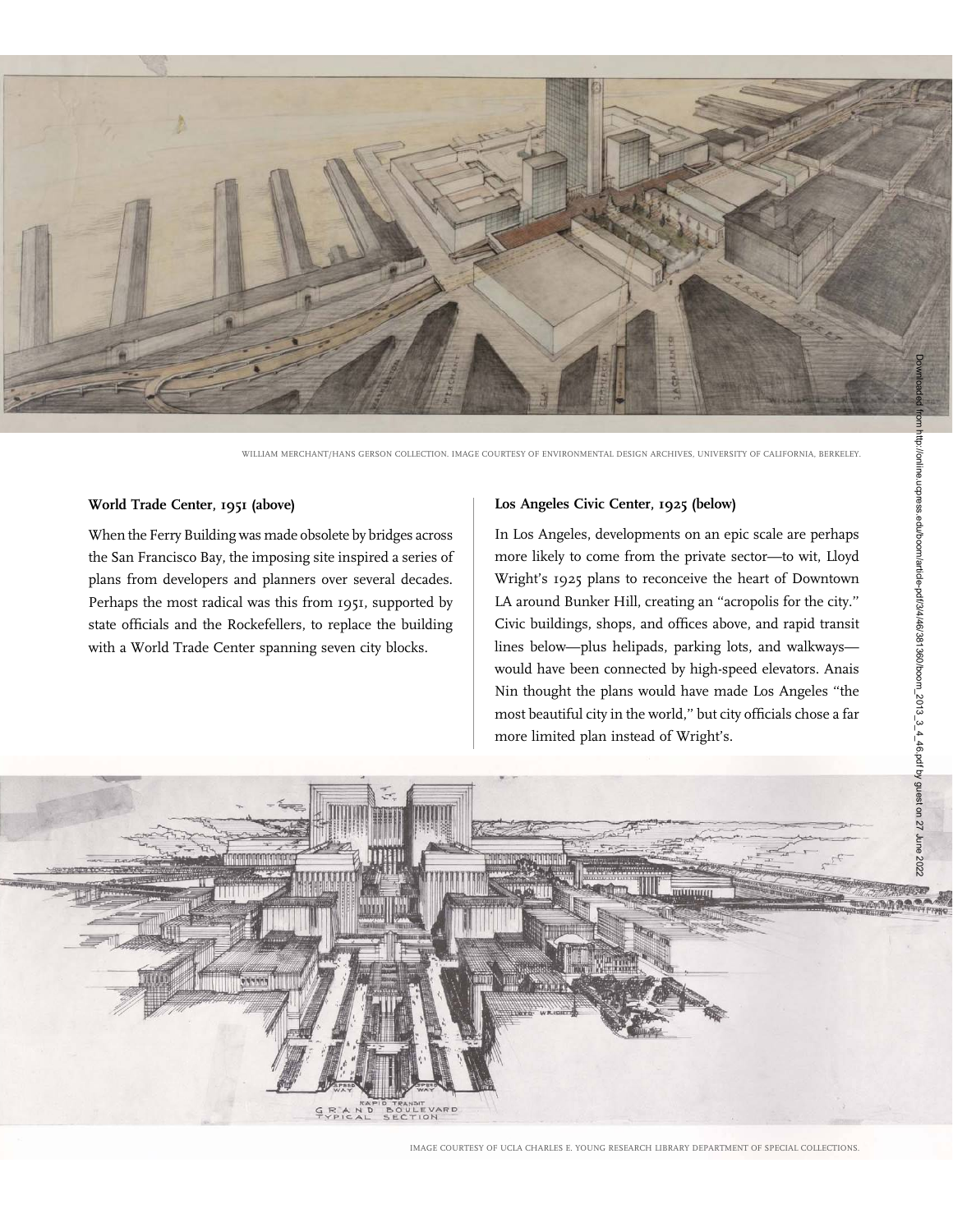

#### Silver book, 1972 (above)

This 1972 study imagined a downtown LA circa 1990 with six times the number of high-rise residential units, double the commercial space, traffic alleviated by mass transit projects, no more Skid Row, and a residential neighborhood they called South Park Urban Village complete with parks, a lake, bicycle paths, and other idyllic features. Proposed by a downtown business lobby, the city never adopted the plans—though the name South Park stuck. Three decades later, however, the neighborhood saw a major building boom, with the LA Live complex, several luxury buildings, and, once again, plans for a residential village, parks, and all.

#### IMAGE COURTESY OF LOS ANGELES PLANNING DEPARTMENT

#### Yerba Buena Center, 1967–68 (following page, top)

This late 1960s plan would have taken the site now home to a convention center and gardens for a fortified, metabolic superstructure, a "safe" extension of the Financial District with little interaction with the streets around it. It was one of many mid-century, block-clearing plans to completely remake how people inhabit cities. Fought by local residents and business owners, the plan revealed planners' ''underlying assumption that South of Market and its residents were irredeemably 'other,''' according to The Urbanist, and it was eventually abandoned—but not before the decision was made to clear the site, paving the way for the convention center.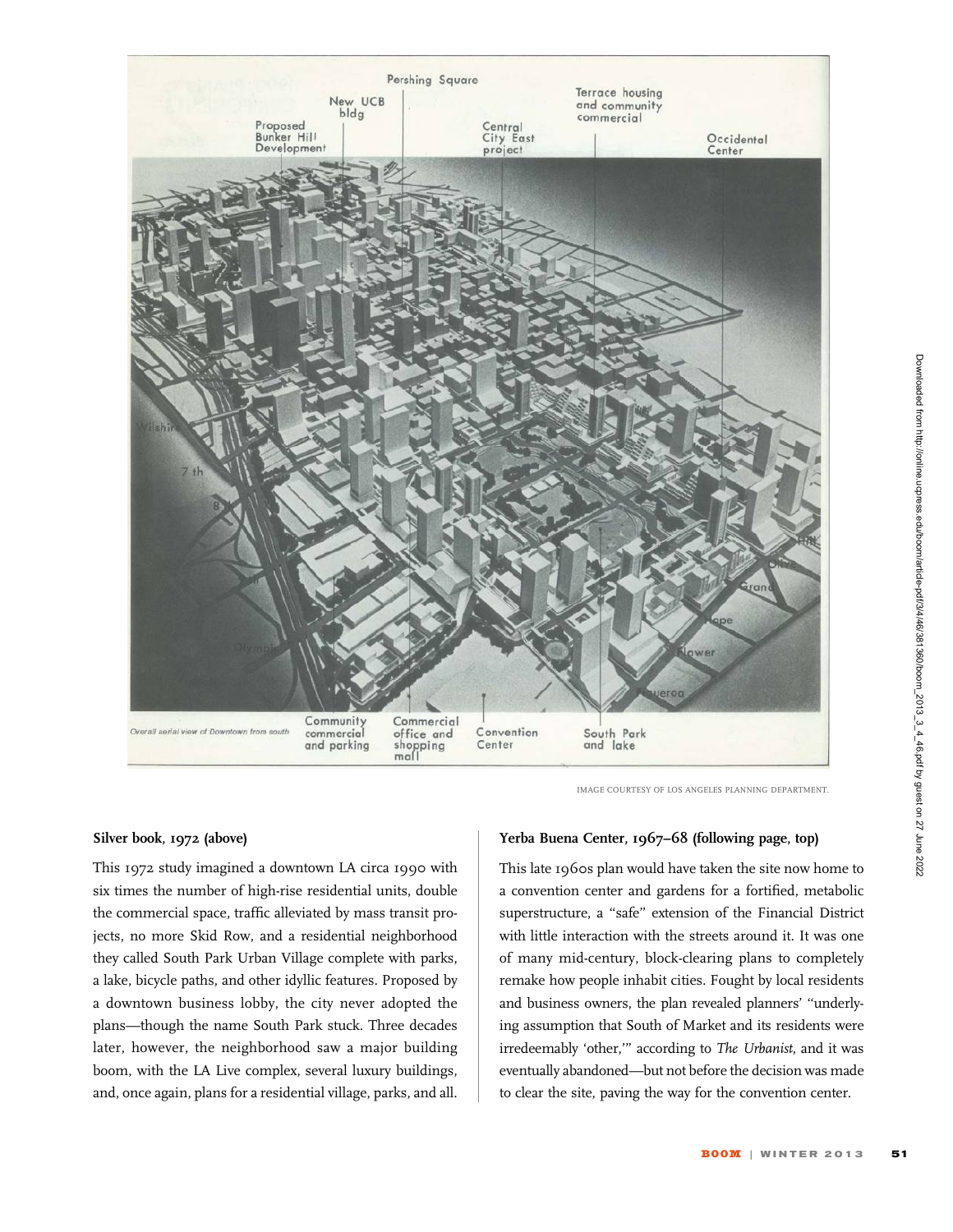

IMAGE COURTESY OF SAN FRANCISCO REDEVELOPMENT AGENCY.



IMAGE COURTESY OF MOORE RUBLE YUDELL ARCHITECTS.

### Nueva Azalea Power Plant, 1997 (above)

The Nueva Azalea power plant was going to be Sunlaw Energy Corporation's gift to Los Angeles, a ''truly beautiful'' landmark that would create clean energy and cleaner air for the surrounding community, according to the company's CEO. Inspired by both Soviet architecture and the Watts Towers, the \$450 million plant would have been visible to passengers flying into LAX and drivers whizzing down nearby freeways. Neighbors, city officials, and environmental activists saw past the ambition, however, and their outcry doomed the project.



IMAGE COURTESY OF EHDD AND OFFICE OF CHARLES F. BLOSZIES, AIA.

## Golden Gate Bridge desalination plant and Presidio wind turbines (above and facing page)

Preservation cuts both ways. The impulse to protect our natural environment saved Lands End from a badly conceived private development. But the same preservationist spirit makes projects like these—which both have environmental protection at heart, if not preservation of iconic city views—impossible. A desalination plant for the base of the Golden Gate Bridge, as well as wind turbines along the Presidio bunkers, remains unbuilt and crystalize the tug of the past and future around us.  $\mathbf B$